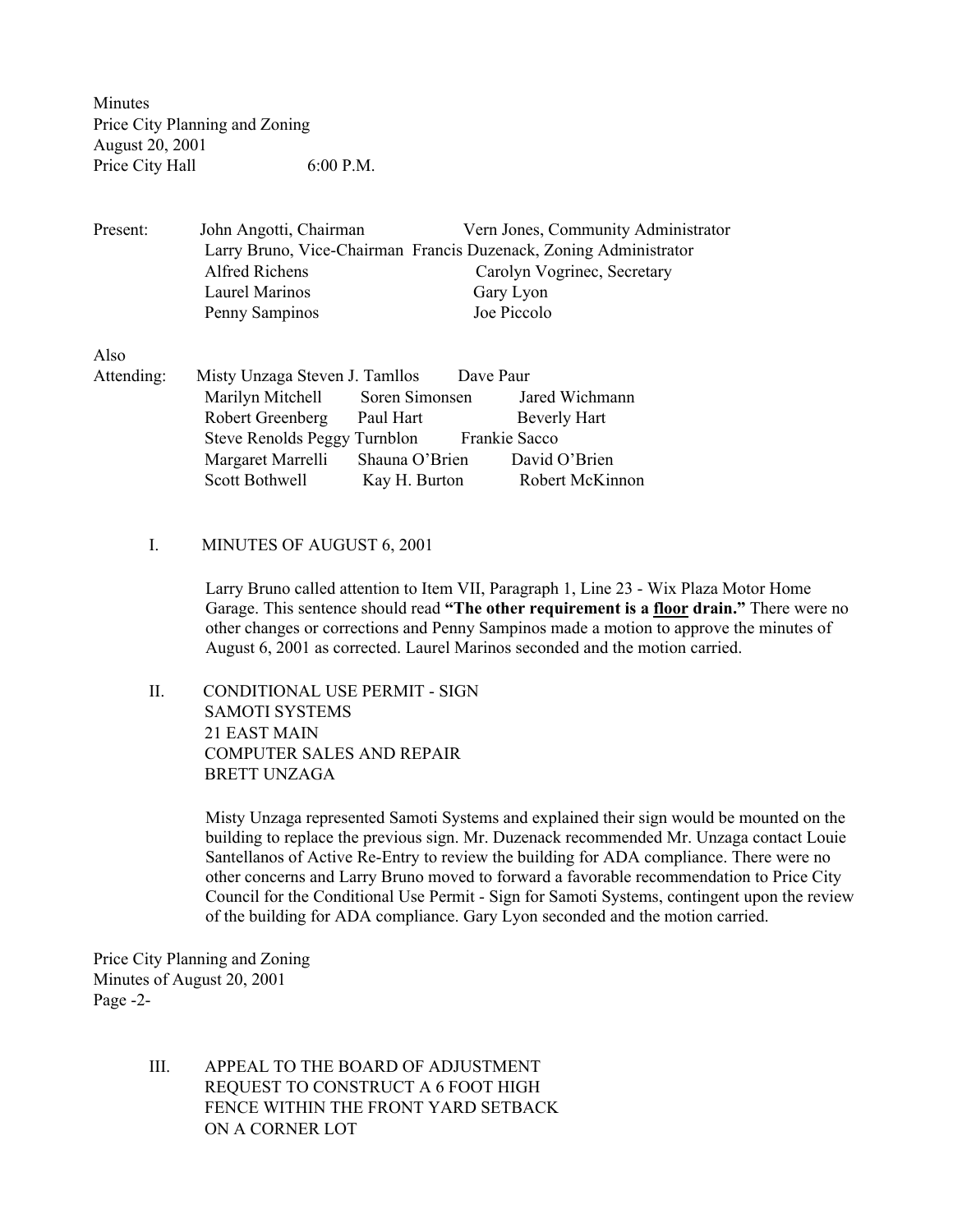## 212 SOUTH 500 WEST DAVID PAUR

Mr. Paur explained he has a small home on .25 acres and would like more use of the back yard space. He would install a 6' high vinyl fence in his front yard set-back and move it toward the property line so they will get more use of the property. There is a speed bump to slow traffic, so he sees no interference from oncoming traffic along 500 West. With no sidewalk, he can go to the legal property line and is asking for a 6' high fence from either the middle portion of the house or the back of the property. Mr. Duzenack explained the existing fence is also 6' in height, legal non-conforming and protrudes 6' beyond the house. Mr. Paur is requesting he be allowed to go all the way out to the property line, about 20 feet. The Price City Attorney has reviewed the matter and there are some specifics in the State Law limiting what the Board of Adjustments can grant. In his letter, Mr. Sampinos indicates the Board of Adjustments can grant a variance, but the Planning and Zoning Commission must first make the recommendation to the Board of Adjustments, if they feel it's warranted. Mr. Duzenack explained the BOA handles matters which cause a hardship because of something peculiar in nature. Chairman Angotti asked if 6' high fences had previously been allowed. The Commission consensus was that it has been done in the past and a short discussion on the matter followed. Mr. Lyon asked if he had spoken with his neighbor concerning the fence. Mr. Paur indicated he had not yet done so, but has allowed him to park his truck on the Paur property. Mr. Bruno asked how Mr. Paur would feel about having 10 feet from the property line. Mr. Paur said it would be great, as anything is better than what they have now. Mr. Angotti asked if the 10' would help the situation. Mr. Bruno said it would be consistent with what has been done in the past year. Mr. Piccolo said the decision tonight must be whether or not there is a hardship imposed on the property owner whereby the Board of Adjustments can allow a variance. Vern Jones reminded the Commission this would still not be consistent with the Land Development Code. Following further discussion on this matter, Alfred Richens made a favorable recommendation to forward this request to the Price City Board of Adjustments for further action. Gary Lyon seconded and the motion carried.

Price City Planning and Zoning Minutes of August 20, 2001 Page -3-

> IV. CONDITIONAL USE PERMIT PHASE THREE OF HEIRLOOM INN 145 NORTH CARBON AVENUE DAVE AND SHAUNA O'BRIEN

> > Mr. O'Brien presented plans showing the newly proposed addition to their facility. They are requesting Final Approval. There will be 36 new units added for use by special needs patients. The addition will be built on the lot north of the present facility, next to the Notre Dame Catholic Church parking lot. The public improvements are all in and parking is adequate to accommodate the entire facility. There were no concerns from Staff and Larry Bruno moved to forward a favorable recommendation to Price City Council for the Conditional Use Permit - Final Approval for Phase Three of Heirloom Inn - David and Shauna O'Brien, Owners. Penny Sampinos seconded and the motion carried.

 V. ANNEXATION PETITION STATE OF UTAH SCHOOL & INSTITUTIONAL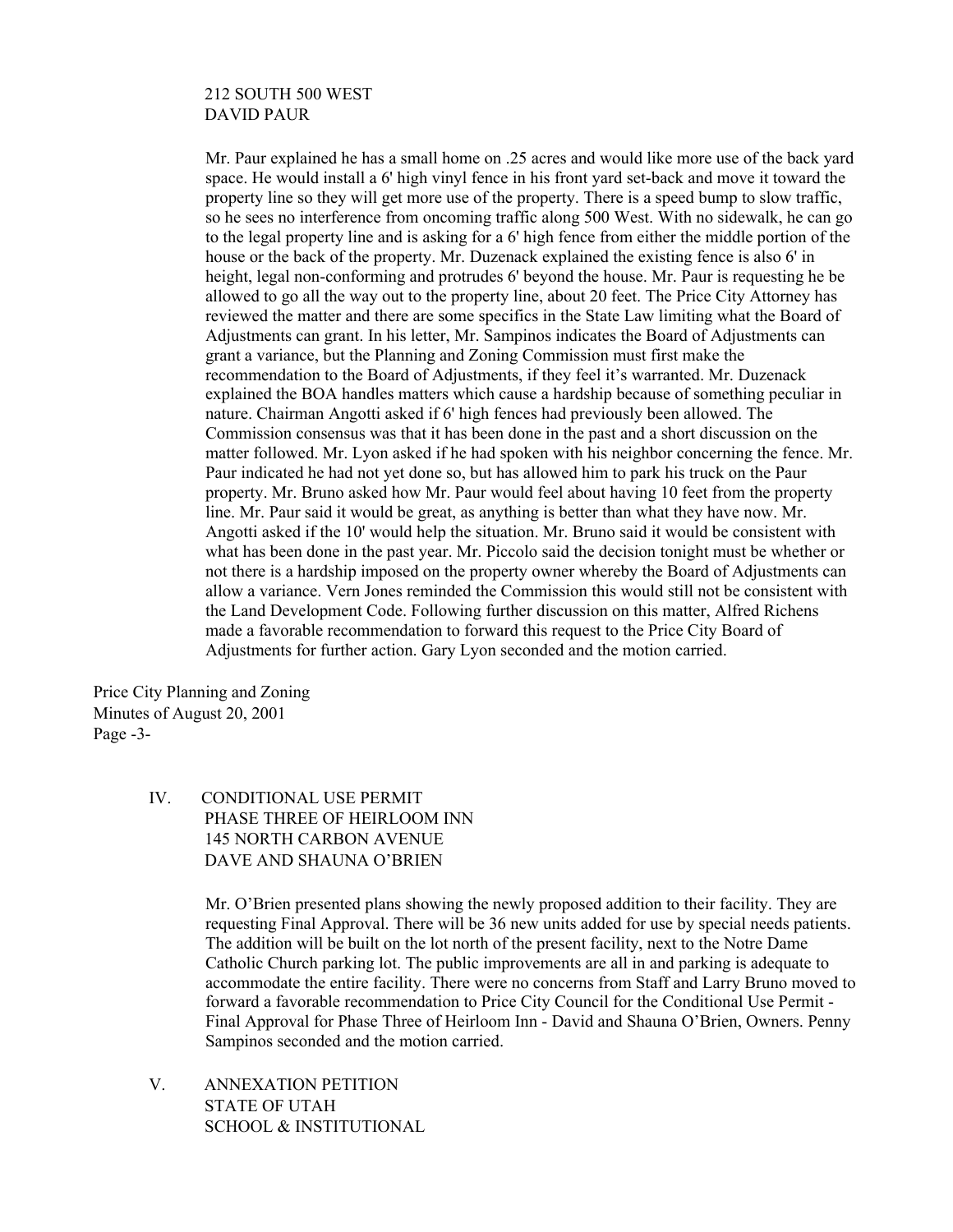## TRUST LANDS ADMINISTRATION REQUEST TO ANNEX LANDS IN NORTHEAST PRICE KAY H. BURTON

Mr. Burton appeared before the Commission to explain the proposed annexation. The Trust Lands Parcels are one 20 acre and two 40 acre parcels. The parcels are not contiguous to each other, but are contiguous to the Price City Limits. Mr. Duzenack explained this annexation was originally laid out to include CEU lands, but the CEU College President has some questions and will hold off a bit before annexation, therefore, college lands are not included. They are leaning favorably toward this, but would like to go a little slower than the State would like to move. Following annexation, the 40 acre piece will be developed. The concept is to extend Cedar Hills Drive up and end at the college property with an access route going to the Western Alaska Property to the east. They will give Price City access to the ball fields. There will be open space and a mixture of some affordable housing - only affordable in its' payment. Construction on the properties will look identical - stick built, 12-1400 square foot homes with three bedrooms, two baths and double garages.

Price City Planning and Zoning Minutes of August 20, 2001 Page -4-

#### (ANNEXATION PETITION, CONTINUED)

Utah Housing has Tax Credits capability and using them will bring payments for those type of homes down to around \$550.00 per month. Utah Housing can only do half of the project, so the other remaining half of the lots will be put on the market for sale to local builders and residents. This will be Phase I. The plan for Phase II, at this point, is to do the same thing once again. They are looking for single family zoning, SF12, SF6 or SF7 for the lots, but the majority of them will be 8000 to 12,000 square feet per lot. Chairman Angotti asked Staff if there were any questions or concerns. Francis Duzenack had none at this time. Vern Jones asked Mr. Burton if the Annexation Petition is requesting annexation and recommending the zones as outlined. Mr. Burton indicated this was correct. On the other two parcels, they will keep the zoning that is contiguous to it - an SF8 on the 20 acre piece and SF12 on the 40 acre piece. Mr. Duzenack has reviewed this and they will be contiguous to the other zones so there will be no spot zoning. There were no further comments and Joe Piccolo made a motion to send a favorable recommendation to Price City Council for the requested Annexation Petition and zoning changes and request that a hearing date be set for the annexation. Larry Bruno seconded and the motion carried.

 VI. CONDITIONAL USE PERMIT FOUR CORNERS MENTAL HEALTH CLUB HOUSE AND CASE MANAGEMENT BUILDING 77 SOUTH 600 EAST ROBERT GREENBERG, EXECUTIVE DIRECTOR

> Mr. Greenberg presented a conceptual re-design of the building proposed some months ago in a different location. This location is a smaller lot and is immediately across to the east from their existing building on 600 East and 100 South. Soren Simonsen of Cooper Roberts Architects explained this is a sloping site that drops off to the east and they will take advantage of that to build a single level clubhouse and below that, a level to house the case management offices. The existing building will be demolished. The new building will be built in essentially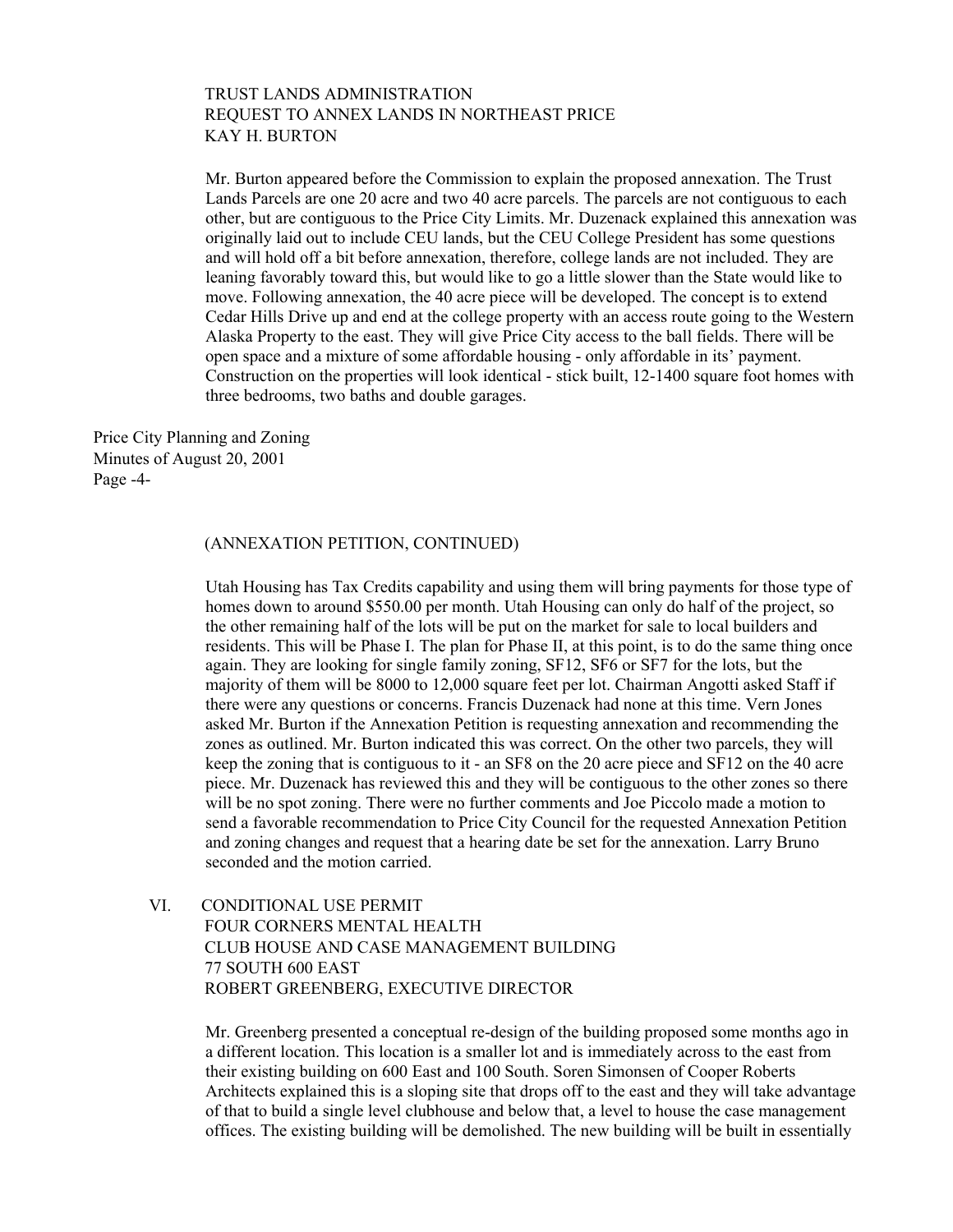the same place, but will be three times the size of the existing church. They will use the same areas for parking at the top and bottom, however, there will be separate parking for case management on the lower level facing the east. The clubhouse will face to the west along

Price City Planning and Zoning Minutes of August 20, 2001 Page -5-

### (FOUR CORNERS MENTAL HEALTH, CONTINUED)

600 East with separate parking. There is a potential for some on-street parking as well as overflow parking in the nearby clinic parking lot. Alfred Richens asked if Mr. Greenberg had contacted the adjoining property owners. He indicated he had spoken to Vic Santi and June Olivetto and they had no concerns. He also indicated this is a commercial neighborhood and Mr. Santi is the only resident there. Frankie Sacco spoke, saying she lives within the same block as this project and would like to see plans and have information about the facility. Mr. Greenberg explained this will be a daytime facility - there are no residential facilities at all. It is a club house program which will replace the daytime facility now on Cedar Hills Drive. It serves only adults and is a voluntary program designed to help people with significant mental illness in their lives, get back into normal society in terms of rebuilding their goals, getting back to work, having friendships and all the things the rest of us enjoy without thinking about it. This will be housed on the ground floor. People will arrive in the morning, work at the clubhouse, cook lunch there and will be done between 3:00 and 5:00 P.M. They celebrate when their clients are able to work independently and try to host a dinner one or two evenings a month for both the client and their employer. There will also be one or two Saturday recreational outings. Downstairs will house facilities that are currently across the street at the clinic. This will be the launching pad for case managers who go out and provide services for people in their homes, but there will be some people coming to meet with the case workers.

Frankie Sacco asked if they were planning to cut down the dirt level because she surrounds all of this and has a serious water drainage problem when it rains. If pavement is put down, the water will run off and create an even larger drainage problem. Following discussion, Mr. Greenburg reassured Ms. Sacco they will be responsible for controlling the water coming off their property. Architect Soren Simonsen indicated they will have a drainage plan to handle all water on site, controlling most of the water from the parking lots via some sort of french drain and use a high back curb along the back side of the parking lot. They may replace the current retaining wall if it is inadequate and do some light landscaping. They can only address these items conceptually at this time, but will find some way to take care of the water on site or direct it to a storm system.

Price City Planning and Zoning Minutes of August 20, 2001 Page -6-

### (FOUR CORNERS MENTAL HEALTH, CONTINUED)

There were no concerns from Staff and Joe Piccolo moved to forward a favorable recommendation to Price City Council for the Conditional Use Permit - Concept Approval for Four Corners Mental Health. Gary Lyon seconded and the motion carried.